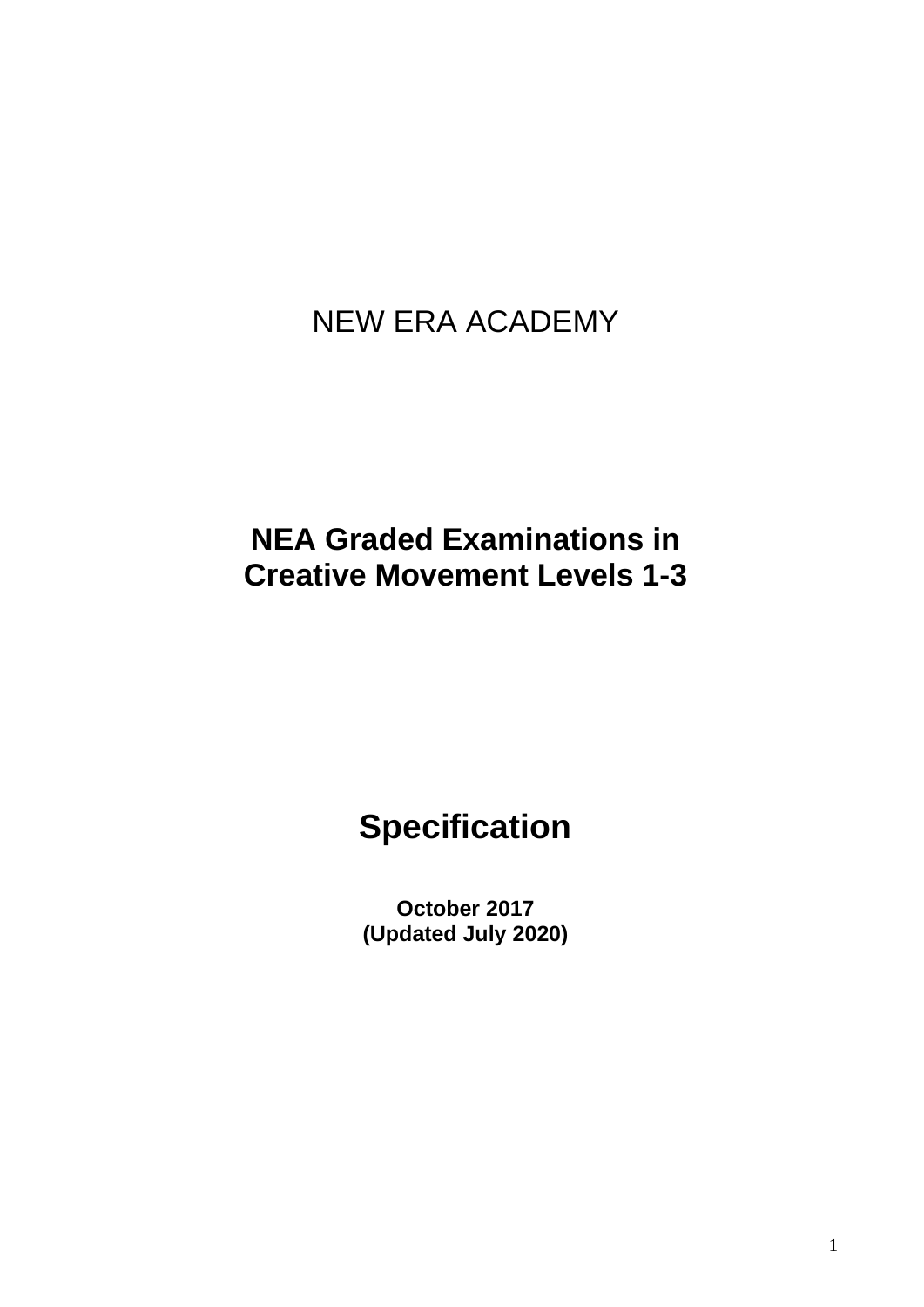### **Contents**

| <b>SPECIFICATIONS AT A GLANCE</b>                              | 3 |
|----------------------------------------------------------------|---|
| <b>SECTION A: QUALIFICATION SUMMARY</b>                        | 4 |
| A.1 Aims and broad objectives                                  | 4 |
| A.2 Progression                                                | 5 |
| <b>A.3 Qualification Structure</b>                             | 5 |
| <b>SECTION B: ASSESSMENT INFORMATION</b>                       | 5 |
| <b>B.1 Assessment Methodology</b>                              | 5 |
| <b>B.2 Expectations of Knowledge, Skills and Understanding</b> | 5 |
| <b>B.3 Quality Assurance</b>                                   | 5 |
| <b>SECTION C: CANDIDATE ACCESS AND REGISTRATION</b>            | 6 |
| <b>SECTION D: COMPLAINTS AND APPEALS</b>                       | 6 |
| <b>SECTION E: EQUAL OPPORTUNITIES POLICY</b>                   | 6 |
| <b>SECTION F: CONTACTS &amp; SUPPORT</b>                       | 6 |
| <b>APPENDIX 1: UNIT SPECIFICATIONS BY GRADE</b>                | 7 |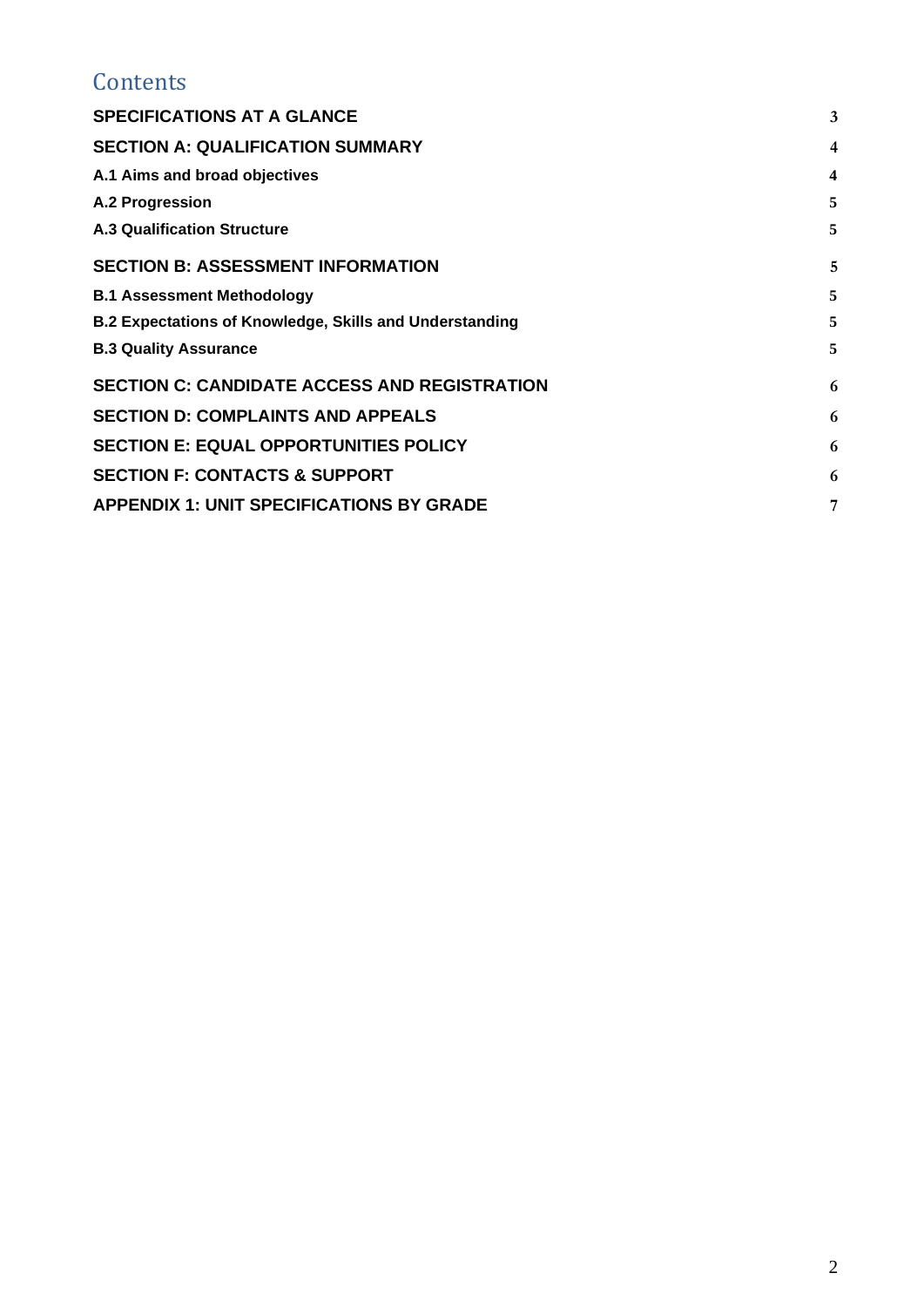#### <span id="page-2-0"></span>**Specification at a Glance**

| <b>Specification at a Glance</b>                                                     |                      |                           |            |     |
|--------------------------------------------------------------------------------------|----------------------|---------------------------|------------|-----|
| <b>Qualification Titles</b>                                                          | Total no<br>of units | <b>Framework</b><br>Level | <b>GLH</b> | TQT |
| 603/0554/X NEA Level 1 Graded<br><b>Examination in Creative Movement:</b><br>Grade 1 | 3                    | 1                         | 15         | 60  |
| 603/0592/7 NEA Level 1 Graded<br><b>Examination in Creative Movement:</b><br>Grade 2 | 3                    | 1                         | 15         | 70  |
| 603/0593/9 NEA Level 1 Graded<br><b>Examination in Creative Movement:</b><br>Grade 3 | 3                    | 1                         | 15         | 80  |
| 603/0555/1 NEA Level 2 Graded<br><b>Examination in Creative Movement:</b><br>Grade 4 | 1                    | $\overline{2}$            | 20         | 100 |
| 603/0594/0 NEA Level 2 Graded<br><b>Examination in Creative Movement:</b><br>Grade 5 | 1                    | $\overline{2}$            | 23         | 120 |
| 603/0565/4 NEA Level 3 Graded<br><b>Examination in Creative Movement:</b><br>Grade 6 | 1                    | 3                         | 27         | 140 |
| 603/0595/2 NEA Level 3 Graded<br><b>Examination in Creative Movement:</b><br>Grade 7 | 1                    | 3                         | 30         | 180 |
| 603/0596/4 NEA Level 3 Graded<br><b>Examination in Creative Movement:</b><br>Grade 8 | 1                    | 3                         | 40         | 240 |

Each qualification contains three units. Learners will take one unit from:

- Solo
- Duo
- Group

Each unit contains the same learning outcomes and assessment criteria, however the performance will be assessed as a solo performance, duo or group. For duo and group performances the individual learner's contribution to that performance will be assessed.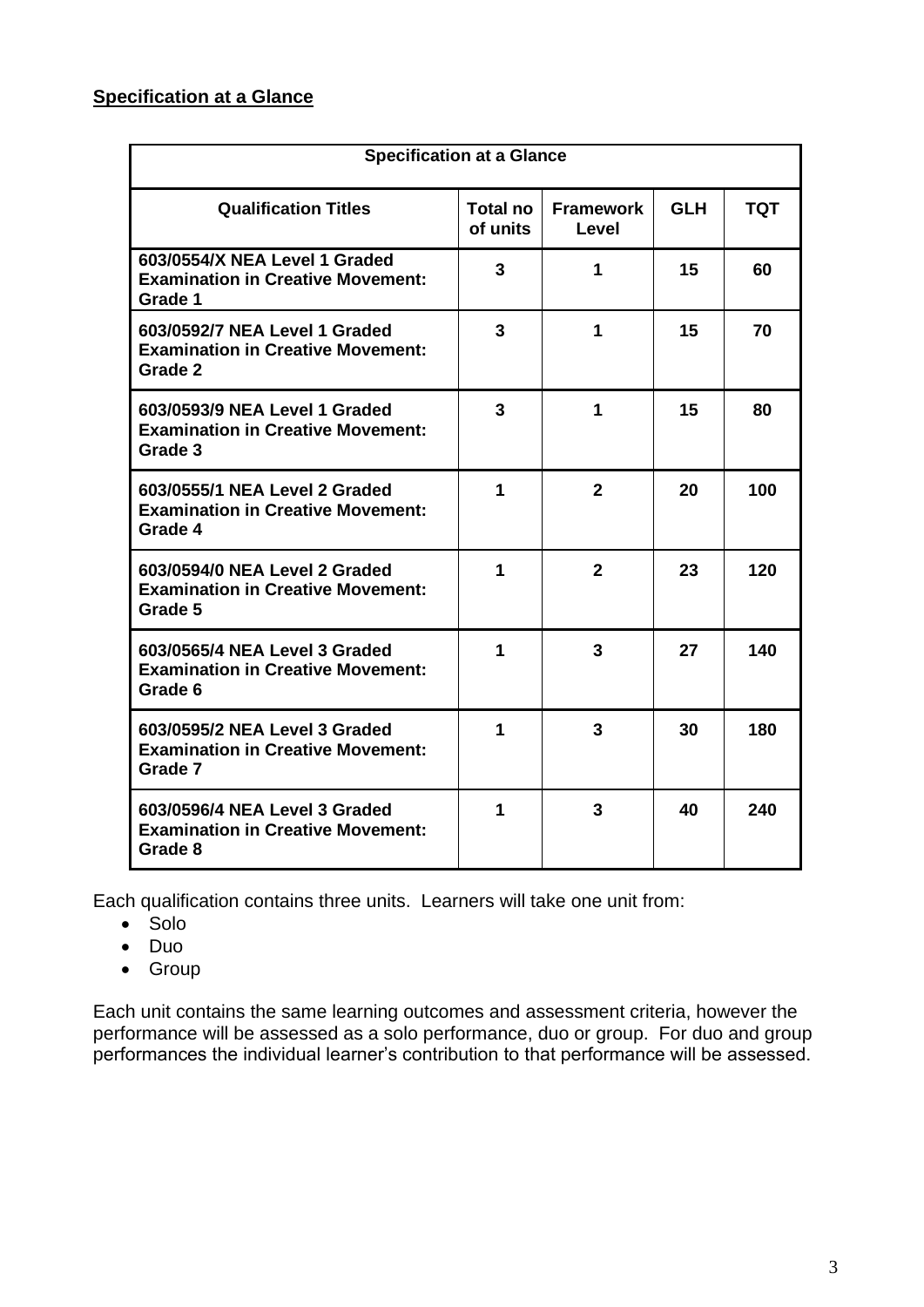| <b>Assessment</b>          |                                                                                                                                                                                                                                                                                                                                 |  |
|----------------------------|---------------------------------------------------------------------------------------------------------------------------------------------------------------------------------------------------------------------------------------------------------------------------------------------------------------------------------|--|
| Form of assessment         | All assessment is by external assessment. Candidates should register<br>through their teacher or (qualification discipline) school for assessment<br>which will be carried out by an NEA examiner.                                                                                                                              |  |
| <b>Examination Format</b>  | The examination (unit) specifications contain the title, learning<br>outcomes (what has to be learnt) and assessment requirements<br>(evidence on which the candidate is assessed). (See Appendix 1)                                                                                                                            |  |
| <b>Bands of Assessment</b> | There are three bands of attainment, pass, merit or distinction.                                                                                                                                                                                                                                                                |  |
| <b>Quality Assurance</b>   | Quality Assurance ensures that all assessments are carried out to the<br>same standard by external assessment of candidates' work. A team of<br>external examiners is appointed, trained and standardised by NEA and<br>the qualifications conform to the normal quality assurance procedures<br>and processes operated by NEA. |  |

#### <span id="page-3-0"></span>**SECTION A: Qualification Summary**

Welcome to the NEA specification for the NEA Graded Examinations in Creative Movement from Grades 1-8.

This specification is designed to give teachers and learners practical information on the NEA Creative Movement Graded Examinations run by NEA.

If you have any general queries about these qualifications or any other NEA qualifications, then please do not hesitate to call us on 01903 246790 or email us at exams@neweraacademy.co.uk

<span id="page-3-1"></span>A.1 Aims and broad objectives

The aim of the NEA Graded Examinations in Creative Movement from Grades 1-8 is to provide candidates with the opportunity to obtain recognised qualifications which combine aspects of dance, acting and singing.

The qualifications also aim to encourage personal self-confidence and group awareness, and develop a general appreciation of creative movement in various disciplines.

The purpose of NEA Graded Examinations in Creative Movement from Grades 1-8 are to motivate and encourage candidates of all ages and levels through a system of progressive mastery and to provide a form of training that develops and enhances skills, knowledge and understanding in a safe and consistent way. The qualifications are not only beneficial to those studying creative movement skills as a recreational pursuit but could also prepare learners for further learning by helping them to develop their skills enabling them to progress to the next level.

These qualifications are suitable for learners in the pre-16, 16-18 and 19+ age groups.

The broad objectives are:

• To prepare learners with the skills required for performing using singing, acting and dance in combination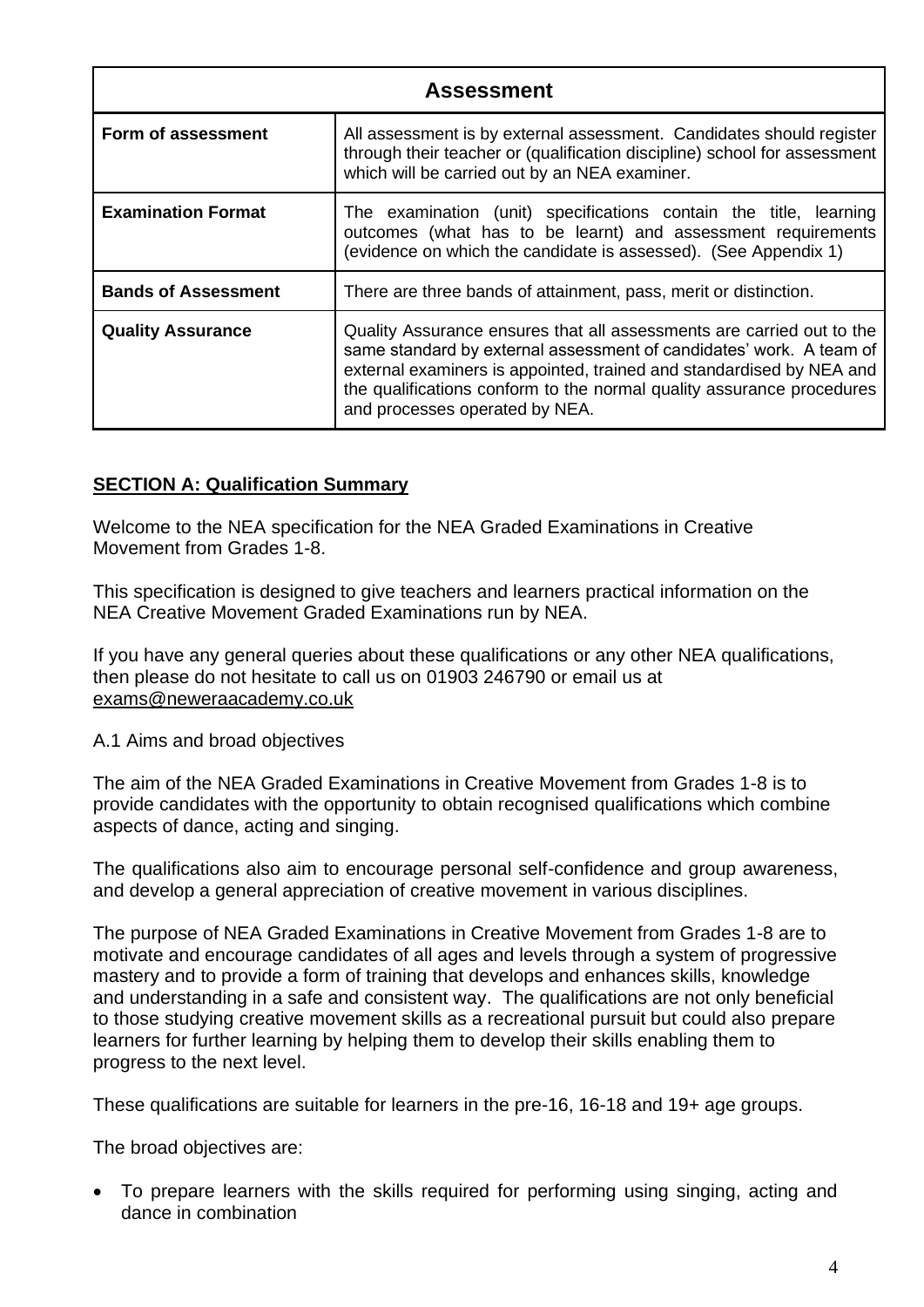• To give learners opportunities to demonstrate performance skills through a practical examination

#### <span id="page-4-0"></span>A.2 Progression

The NEA Graded Examinations in Creative Movement provide a progression route to performance diplomas and into the industry. It can be argued that the NEA Graded Examinations in Creative Movement) by themselves are not strictly speaking 'vocational' in that they are not absolutely essential for entry into the industry. However, they remain a positive means of determining progress and enable Learners to learn the necessary techniques to gain entry to FE and HE courses. NEA Graded Examinations in Creative Movement) operate according to a well established methodology of 'progressive mastery'. They allow candidates to be tested in discrete stages in the development of a wide range of skills. They tend to be more rigorous than other types of exams and for that reason industry is confident that achievement at the highest level gained by candidates of NEA Graded Examinations in Creative Movement will have the skills necessary to perform or work in other areas of the business.

#### <span id="page-4-1"></span>A.3 Qualification Structure

NEA Graded Examinations in Creative Movement consists of pre-prepared elements, all of which are performance based. They are single unit qualifications in which candidates are asked to undertake performance based assessment as specified in the relevant syllabus. The unit specifications for each grade can be found in Appendix 1 below. For more information on qualification structure and content in a particular discipline please contact us for a copy of the relevant syllabus at **01903 246790 or [exams@neweraacademy.co.uk](mailto:exams@neweraacademy.co.uk)**

#### <span id="page-4-2"></span>**SECTION B: Assessment Information**

#### <span id="page-4-3"></span>B.1 Assessment Methodology

The underlying philosophy for assessment is that learners should receive credit for positive achievement, and that all should be encouraged to reach their fullest potential.

All assessment of these qualifications is external and is undertaken by NEA Examiners. Please see **[www.neweraacademy.co.uk](http://www.neweraacademy.co.uk/)** for more detail about how NEA marks and grades its qualifications.

#### <span id="page-4-4"></span>B.2 Expectations of Knowledge, Skills and Understanding

The Graded Examination system is one based on the principle of 'progressive mastery': each step in the exam chain demonstrates learning, progression and skills in incremental steps. Successful learning is characterised by a mastery of the fundamentals of the skills demanded in each grade. Learners will be able to complete a set of performance skills sequences (the complexity and variety of which are determined by which qualification is being attempted), which allow them to demonstrate discipline-specific artistic appreciation. These technical and performance skills set a firm platform for further technical and artistic development by the learner.

#### <span id="page-4-5"></span>B.3 Quality Assurance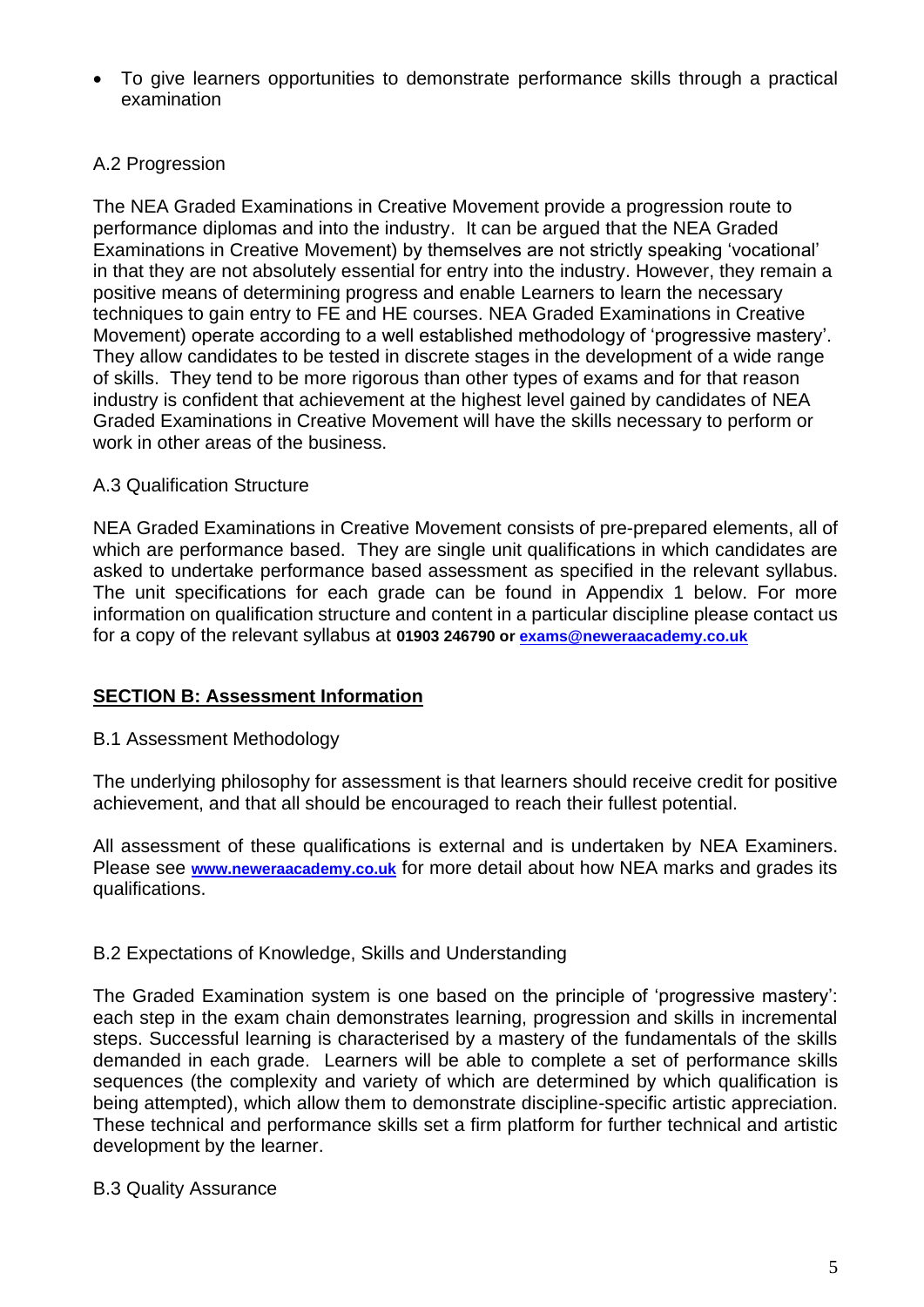All NEA Graded Examinations in Creative Movement are standardised according to the processes and procedures laid down by NEA.

#### <span id="page-5-0"></span>**SECTION C: Candidate Access and Registration**

The qualifications will:

- be available to everyone who is capable of reaching the required standards
- be free from any barriers that restrict access and progression
- offer equal opportunities for all wishing to access the qualifications

There are no prerequisites for other qualifications to be completed, and no specified prior knowledge, skills or understanding required prior to taking a NEA Graded Examinations in Creative Movement. It is expected, however, that for successful learning, the skills demanded in each grade are likely to be mastered before progressing to the next grade.

Please email **[exams@neweraacademy.co.uk](mailto:exams@neweraacademy.co.uk)** for details about registering candidates for NEA examinations.

#### <span id="page-5-1"></span>**SECTION D: Complaints and Appeals**

Please see **[www.neweraacademy.co.uk](http://www.neweraacademy.co.uk/)** for details about how we operate our complaints and appeals procedures.

#### <span id="page-5-2"></span>**SECTION E: Equal Opportunities Policy**

NEA is committed to a comprehensive policy of equal opportunities in the management of its qualifications in which individuals are selected and treated on the basis of their relevant merits and abilities without regard to race, religion, colour, sex, age, national origin, disability or sexual orientation, and are given equal opportunities within the company. The aim of this policy is to ensure that no candidate entering an examination receives less favourable treatment on grounds not relevant to good candidate practice.

Our equal opportunities policy can be found **[www.neweraacademy.co.uk](http://www.neweraacademy.co.uk/)**.

#### <span id="page-5-3"></span>**SECTION F: Contacts & Support**

**New Era Academy (Speech and Drama) 2, Aglaia Road Worthing West Sussex BN11 5SN** 

**Telephone Number: 0330 133 1885**

**Email: [exams@neweraacademy.co.uk](mailto:exams@neweraacademy.co.uk)**

**Website: [www.neweraacademy.co.uk](http://www.neweraacademy.co.uk/)**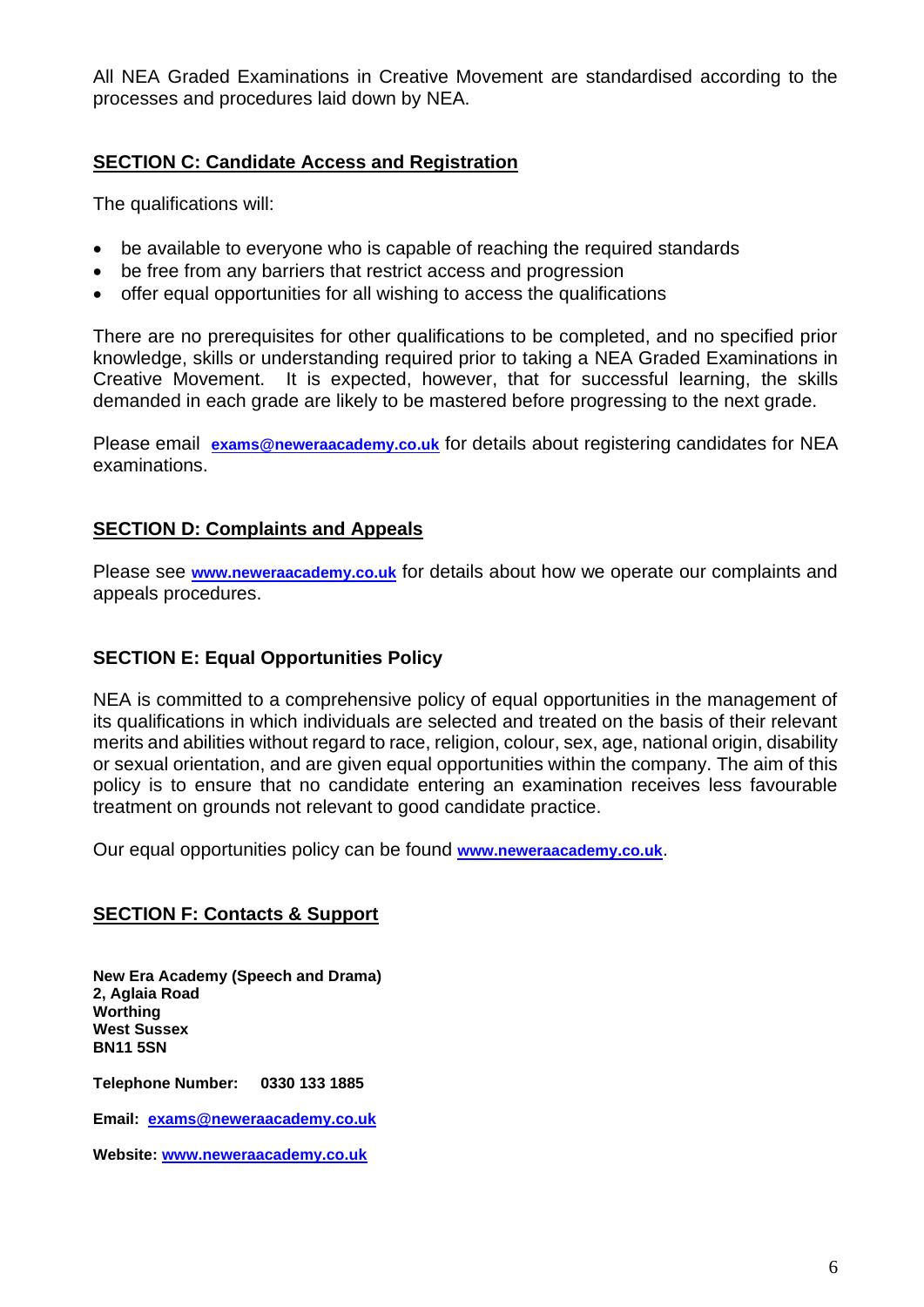#### <span id="page-6-0"></span>**Appendix 1: Unit Specifications by Grade**

Unit specifications are divided into learning outcomes and assessment requirements:

- Learning Outcome a statement of what has been learnt as a result of the successful completion of the assessment requirements
- Assessment Criteria the evidence upon which the candidate is assessed

Learners are assessed according to the following skillsets demonstrated through their performance of the required elements:

#### **Technique**

The Technical skills required in the preparation and performance of the selection. This includes vocal technique, stagecraft and teamwork where appropriate.

#### **Interpretation**

The artistic realisation of the selection presented demonstrating appropriate qualities required for performance. This includes the appreciation of and the thought process in achieving the writer's intention.

#### **Communication**

To demonstrate the ability to share mentally, vocally and physically in performance and discussion to an appropriate standard

#### **Discussion**

To convey the knowledge required for the level and to be able to participate in an exchange of ideas to an appropriate standard.

| Unit title                                                  | <b>Graded Examination in Creative</b><br><b>Movement Grade 1</b>                                                 |
|-------------------------------------------------------------|------------------------------------------------------------------------------------------------------------------|
| <b>GLH</b>                                                  | 15                                                                                                               |
| <b>TQT</b>                                                  | 60                                                                                                               |
| <b>Learning outcomes</b>                                    | <b>Assessment criteria</b>                                                                                       |
| 1. Be able to perform a song using<br>movement and gestures | 1.1 Demonstrate the use of rhythm and<br>movement<br>1.2 Use moves and gestures which<br>match the song or story |
| 2. Be able to clap a short beat to music                    | 2.1 Clap a rhythm in time with the<br>music                                                                      |

| Unit title                            | <b>Graded Examination in Creative</b><br><b>Movement Grade 2</b> |
|---------------------------------------|------------------------------------------------------------------|
| <b>GLH</b>                            | 15                                                               |
| <b>TQT</b>                            | 70                                                               |
| <b>Learning outcomes</b>              | <b>Assessment criteria</b>                                       |
| 1. Be able to perform a story or song | 1.1 Demonstrate rhythm, musicality and                           |
| using movement                        | movement                                                         |
|                                       | 1.2 Use physicality to portray the story                         |
| 2. Be able to perform a mime relating | 2.1 Interpret the story using mime                               |
| to a story or song                    | techniques                                                       |
|                                       | 2.2 Communicate with the audience                                |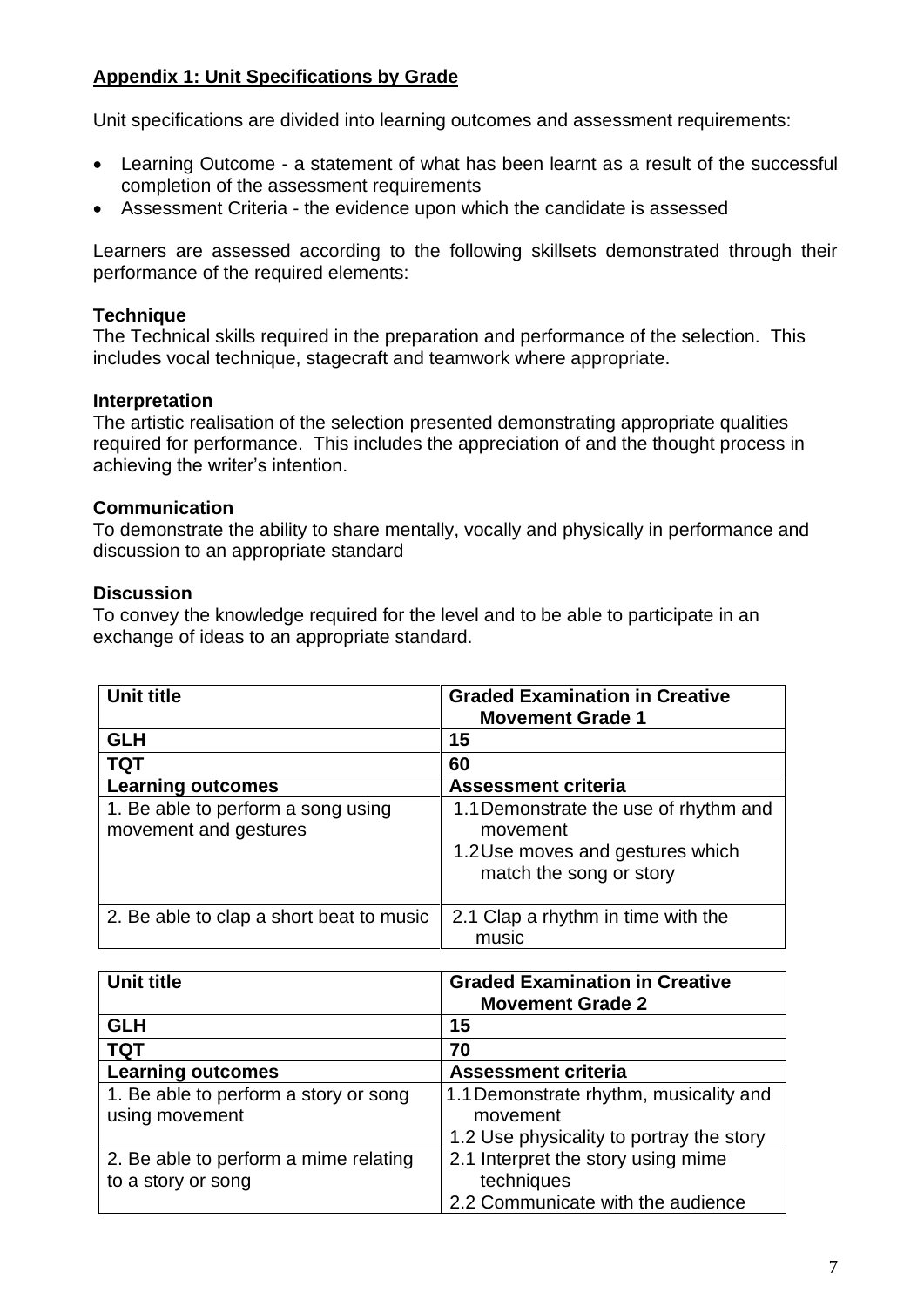| Unit title                                                                | <b>Graded Examination in Creative</b><br><b>Movement Grade 3</b>                                                 |
|---------------------------------------------------------------------------|------------------------------------------------------------------------------------------------------------------|
| <b>GLH</b>                                                                | 15                                                                                                               |
| <b>TQT</b>                                                                | 80                                                                                                               |
| <b>Learning outcomes</b>                                                  | <b>Assessment criteria</b>                                                                                       |
| 1. Be able to perform a movement<br>piece that shows different characters | 1.1 Use performance skills to portray<br>the character<br>2.1 Communicate with the audience                      |
| 2. Be able to perform a movement<br>piece that reflects a mood or emotion | 2.1 Use performance skills to convey<br>mood and emotion<br>2.2 Communicate with the audience                    |
| 3. Be able to perform a sequence of<br>dance steps                        | 3.1 Demonstrate understanding of the<br>dance vocabulary<br>3.2 Use techniques appropriate to the<br>dance genre |

| <b>Unit title</b>                                                         | <b>Graded Examination in Creative</b><br><b>Movement Grade 4</b>                                                                                              |
|---------------------------------------------------------------------------|---------------------------------------------------------------------------------------------------------------------------------------------------------------|
| <b>GLH</b>                                                                | 20                                                                                                                                                            |
| <b>TQT</b>                                                                | 100                                                                                                                                                           |
| <b>Learning outcomes</b>                                                  | <b>Assessment criteria</b>                                                                                                                                    |
| 1. Be able to perform a movement<br>piece that relates to a story or song | 1.1 Show a clear relationship between<br>the movement and music<br>1.2 Use a clear style of movement<br>1.4 Communicate appropriately with<br>the audience    |
| 2. Be able to perform a movement<br>piece in any style                    | 2.1 Demonstrate a range of<br>performance techniques<br>2.2 Use a range of choreographic<br>devices                                                           |
| 3. Be able to perform a contrasting<br>movement piece from own choice     | 3.1 Demonstrate a clear sense of style<br>3.2 Show contrasting mood, style and<br>content                                                                     |
| 4. Understand the creative process                                        | 4.1 Describe the movements in relation<br>to a song<br>4.2 Describe the dynamics and<br>phrasing employed in the creation<br>of an original performance piece |

| Unit title               | <b>Graded Examination in Creative</b><br><b>Movement Grade 5</b> |
|--------------------------|------------------------------------------------------------------|
| <b>GLH</b>               | 23                                                               |
| <b>TQT</b>               | 120                                                              |
| <b>Learning outcomes</b> | <b>Assessment criteria</b>                                       |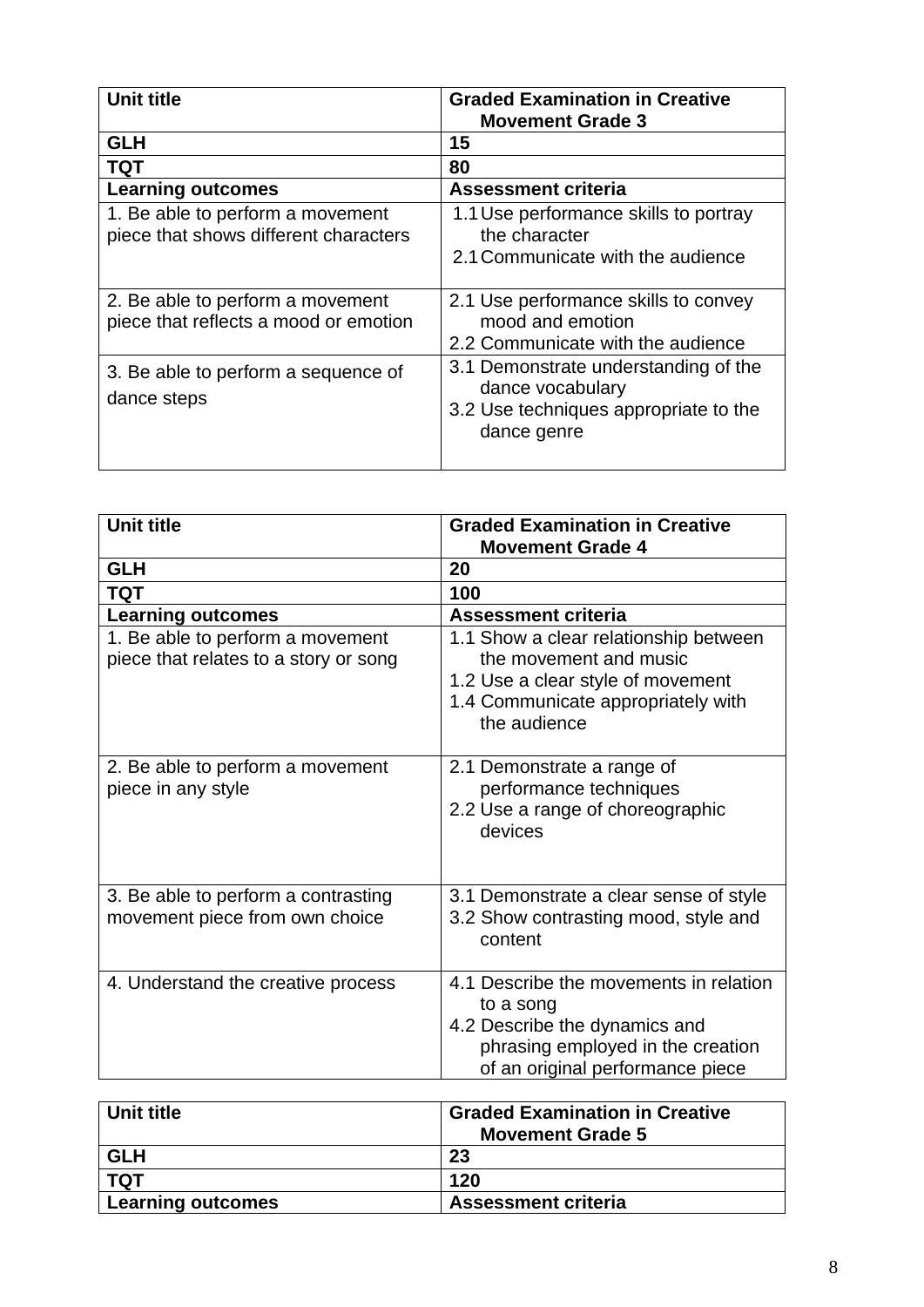| 1. Be able to perform a story as<br>specified by the syllabus    | 1.1 Show a clear relationship between<br>the music and movement<br>1.2 Demonstrate clear musicality and<br>style<br>1.3 Demonstrate all aspects of<br>performance appropriately<br>1.4 Communicate with the audience                     |
|------------------------------------------------------------------|------------------------------------------------------------------------------------------------------------------------------------------------------------------------------------------------------------------------------------------|
| 2. Be able to perform a combination of<br>a song with movements  | 2.1 Demonstrate a range of<br>performance skills consistently<br>2.2 Combine the song with movements<br>appropriately                                                                                                                    |
| 3. Be able to perform an own choice<br>piece.                    | 3.1 Demonstrate a clear and consistent<br>sense of style<br>3.2 Clearly demonstrate contrasting<br>mood, style and content                                                                                                               |
| 4. Understand the creative process for<br>devising a group piece | 4.1 Meaningfully discuss:<br>the process of creating a group<br>piece.<br>why they choose their idea<br>How they began the process<br>Reasons for choice of music<br>4.2 Use supporting material<br>appropriately during the discussion. |

| <b>Unit title</b>                                                                                       | <b>Graded Examination in Creative</b><br><b>Movement Grade 6</b>                                                                                                                                                                                                                            |
|---------------------------------------------------------------------------------------------------------|---------------------------------------------------------------------------------------------------------------------------------------------------------------------------------------------------------------------------------------------------------------------------------------------|
| <b>GLH</b>                                                                                              | 27                                                                                                                                                                                                                                                                                          |
| TQT                                                                                                     | 140                                                                                                                                                                                                                                                                                         |
| <b>Learning outcomes</b>                                                                                | <b>Assessment criteria</b>                                                                                                                                                                                                                                                                  |
| 1. Be able to perform a complex<br>movement piece of their own devising<br>as specified by the syllabus | 1.1 Use a range of high level<br>performance techniques<br>1.2 Demonstrate consistent musicality<br>and sense of style<br>1.3 Demonstrate consistent structure,<br>characterisation and choreographic<br>devices<br>1.4 Clearly convey the subject of the<br>movement piece to the audience |
| 2. Be able to perform a complex piece<br>which includes a number of<br>choreographic devices            | 2.1 Use a range of high level<br>performance techniques<br>2.2 Demonstrate consistent musicality<br>and sense of style<br>2.3 Use motif, unison and dynamics<br>2.4 Use the floor space appropriately<br>2.5 Project the story to the audience<br>appropriately                             |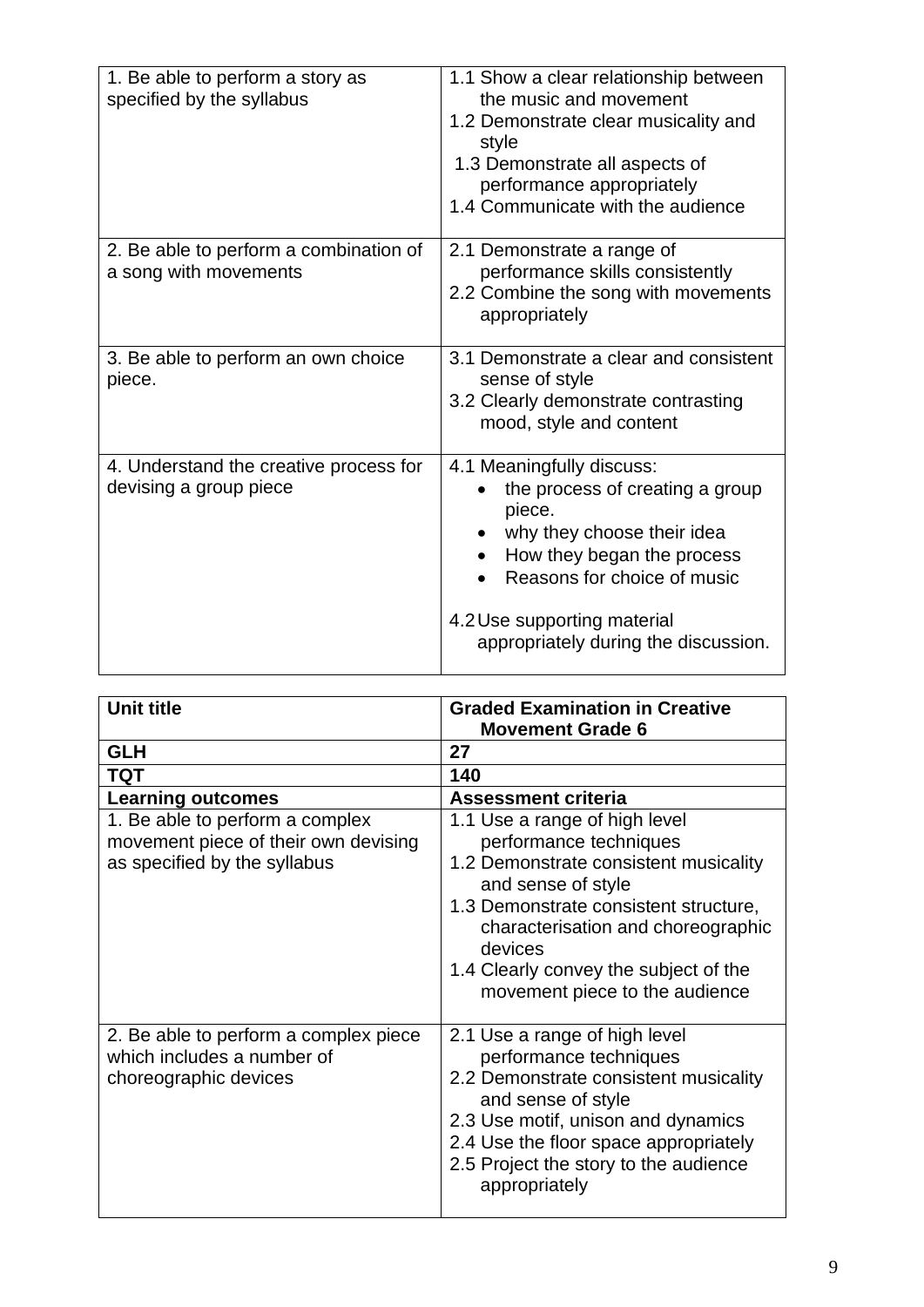| 3. Be able to perform a complex<br>movement piece of their own devising | 3.1 Demonstrate a clear and consistent<br>structure to the movement piece<br>3.2 Show a range of choreographic<br>devices<br>3.3 Demonstrate commitment to the<br>space and audience                                             |
|-------------------------------------------------------------------------|----------------------------------------------------------------------------------------------------------------------------------------------------------------------------------------------------------------------------------|
| 4. Understand the creative process                                      | 4.1 Meaningfully discuss the<br>choreographic processes of the<br>pieces<br>4.2 Meaningfully discuss the<br>requirements for safe performance<br>practice<br>4.3 Use supporting material<br>appropriately during the discussion. |

| <b>Unit title</b>                                                                                       | <b>Graded Examination in Creative</b>                                                                                                                                                                                                                                                                                           |
|---------------------------------------------------------------------------------------------------------|---------------------------------------------------------------------------------------------------------------------------------------------------------------------------------------------------------------------------------------------------------------------------------------------------------------------------------|
|                                                                                                         | <b>Movement Grade 7</b>                                                                                                                                                                                                                                                                                                         |
| <b>GLH</b>                                                                                              | 30                                                                                                                                                                                                                                                                                                                              |
| <b>TQT</b>                                                                                              | 180                                                                                                                                                                                                                                                                                                                             |
| <b>Learning outcomes</b>                                                                                | <b>Assessment criteria</b>                                                                                                                                                                                                                                                                                                      |
| 1. Be able to perform a complex<br>movement piece of their own devising<br>as specified by the syllabus | 1.5 Use a range of high level<br>performance techniques<br>1.6 Demonstrate consistent and<br>sustained musicality and sense of<br>style<br>1.7 Demonstrate consistent and<br>sustained use of choreographic<br>devices<br>1.8 Use structure, characterisation to<br>convey the subject of the<br>movement piece to the audience |
| 2. Be able to perform a complex piece<br>as specified by the syllabus                                   | 2.1 Use a range of high level<br>performance techniques<br>2.2 Demonstrate consistent and<br>sustained musicality and sense of<br>style<br>2.3 Convey the style or era through<br>physicality and facial expression<br>2.4 Use staging appropriately                                                                            |
| 3. Be able to perform a contrasting<br>complex movement piece of their own<br>devising                  | 3.1 Demonstrate a consistent and<br>sustained structure to the<br>movement piece<br>3.2 Show a varied range of<br>choreographic devices<br>3.3 Demonstrate clear and sustained<br>commitment to the space and<br>audience                                                                                                       |
| 4. Understand the creative process                                                                      | 4.1 Discuss in detail the choreographic<br>processes of the pieces                                                                                                                                                                                                                                                              |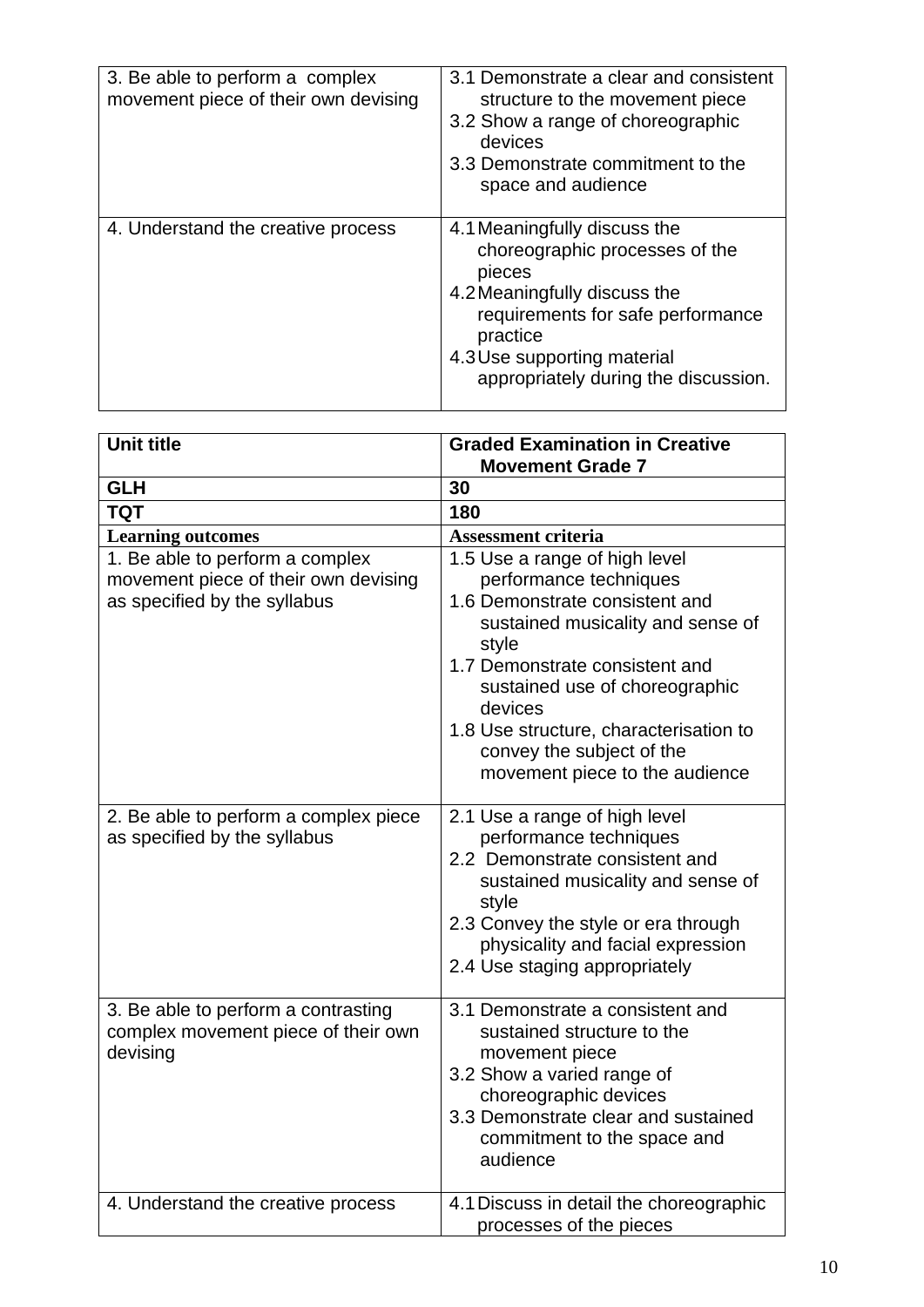| 4.2 Discuss in detail the requirements  |
|-----------------------------------------|
| for safe performance practice           |
| 4.3 Discuss in detail a dance style and |
| chosen musical                          |
| 4.4 Use supporting material             |
| appropriately during the discussion.    |
|                                         |

| <b>Unit title</b>                                                                                             | <b>Graded Examination in Creative</b>                                                                                                                                                                                                                                                                                                                     |
|---------------------------------------------------------------------------------------------------------------|-----------------------------------------------------------------------------------------------------------------------------------------------------------------------------------------------------------------------------------------------------------------------------------------------------------------------------------------------------------|
|                                                                                                               | <b>Movement Grade 8</b>                                                                                                                                                                                                                                                                                                                                   |
| <b>GLH</b>                                                                                                    | 40                                                                                                                                                                                                                                                                                                                                                        |
| <b>TQT</b>                                                                                                    | 240                                                                                                                                                                                                                                                                                                                                                       |
| <b>Learning outcomes</b>                                                                                      | <b>Assessment criteria</b>                                                                                                                                                                                                                                                                                                                                |
| 1. Be able to perform a complex<br>movement piece of their own devising<br>as specified by the syllabus       | 1.1 Use a wide and varied range of high<br>level performance techniques<br>1.2 Demonstrate comprehensive<br>understanding of musicality and<br>sense of style<br>1.3 Demonstrate varied and creative<br>use of choreographic devices<br>1.4 Use creative structure,<br>characterisation to convey the<br>subject of the movement piece to<br>the audience |
| 2. Be able to perform a complex piece<br>showing a specific style of movement<br>as specified by the syllabus | 2.1 Use a wide and varied range of<br>high level performance techniques<br>2.2 Demonstrate comprehensive<br>understanding of musicality and a<br>consistent sense of style<br>2.3 Convey the style through consistent<br>and sustained physicality and facial<br>expression<br>2.4 Use staging appropriately                                              |
| 3. Be able to perform complex<br>movement piece of their own devising<br>based on an original idea            | 3.1 Demonstrate comprehensive<br>understanding of the structure of<br>the movement piece<br>3.2 Show a creative and varied range<br>of choreographic devices<br>3.3 Demonstrate a sustained<br>commitment to the space and<br>audience                                                                                                                    |
| 4. Understand the creative process                                                                            | 1.5 Discuss in detail the choreographic<br>processes of the pieces<br>1.6 Discuss in detail the requirements<br>for safe performance practice<br>1.7 Discuss in detail a dance style and<br>chosen musical including historical<br>impact, social context, music,<br>lighting and choreography                                                            |